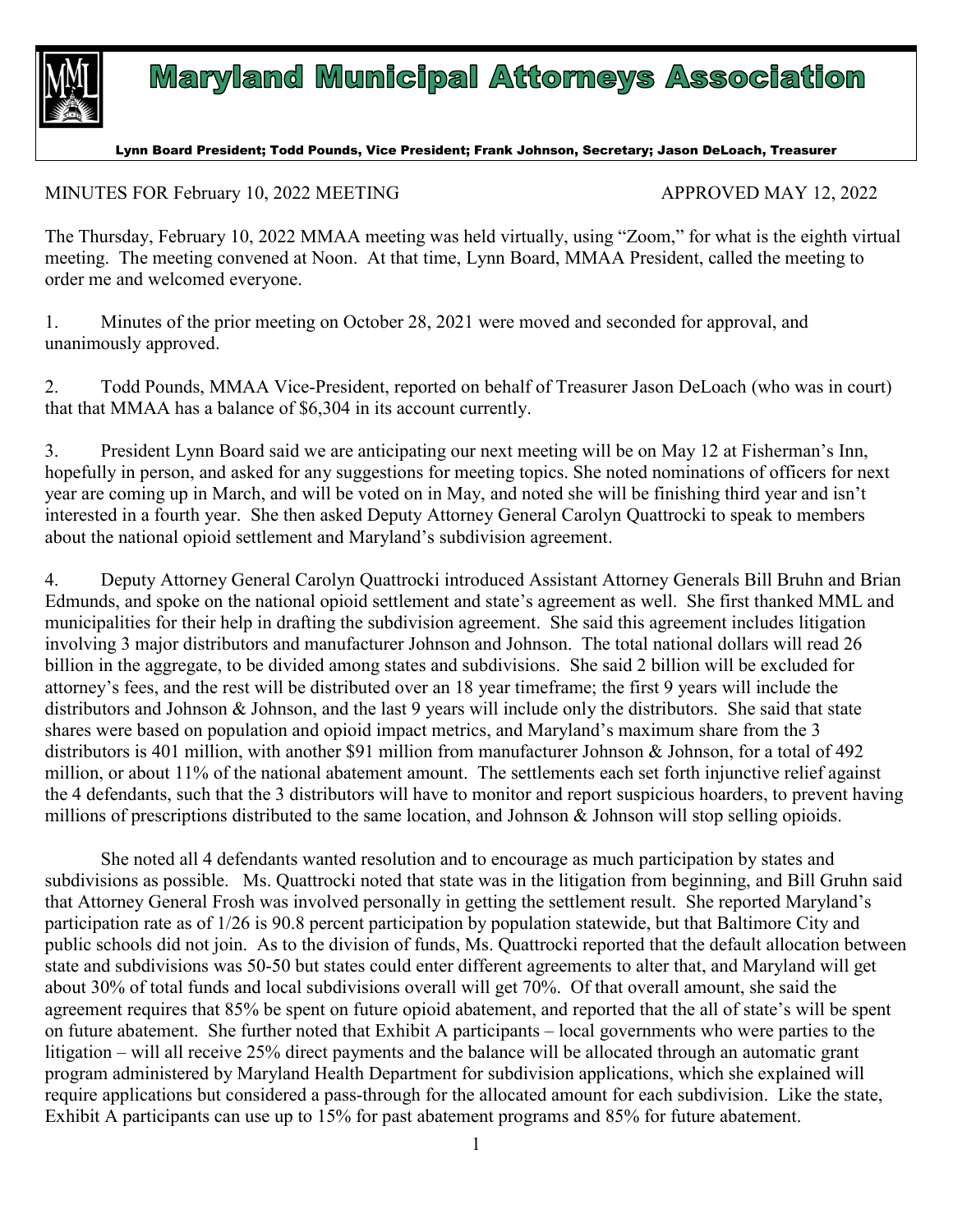Ms. Quattrocki stated that local jurisdictions need to establish a local abatement fund by March 22, 2022. While the Attorney General's office will defer to local processes to determine what specifically is needed, local governments are being asked to establish, by ordinance or resolution, a separate fund to receive these settlement funds, from which expenditures can be tracked. The need is related to the overall settlement requirement that all funds must be spent on permitted uses, such as the 85% future abatement requirement. The recommendation is to establish a separate fund, rather than a separate budget line-item, which ensures long-term tracking of all expenditures from the fund receiving the opioid payments. The concern is that this is an 18-year agreement, and that the defendants could try to claw back funds not spent according to those permitted uses.

Ms. Quattrocki noted that non-Exhibit A municipalities will also have funding available, not through direct payments but from a grant process handled by the Health Department. She said the funding for these discretionary grants, which MML worked to establish, will come out of the state's 30% share.

The speakers reported that state legislation will also be needed to implement the state subdivision agreement, as the state's opioid restitution fund statute needs to be amended to require the governor to appropriate funds in accord with the state's subdivision agreement. Questions were raised about HB 794, which has been filed to address the opioid fund, and Ms. Quattrocki said the Attorney General's office has asked him to introduce a different bill in substitution. As to further steps regarding the litigation and payments, the Attorney General has notified distributors that they were proceeding with the settlement and with execution of the consent agreement, the first direct payments should be issued in early April to the State, with distribution to local governments depending on passage and the effective date of the legislation authorizing those payments from the opioid fund. Ms. Quattrocki said the payments will come both from the settlement involving the 3 distributors and Johnson and Johnson; the second distributor state payment is scheduled for July 15, and thereafter on that date annually. For Johnson and Johnson, the date will be July 2, with payments twice a year she says to the state. She said specific amounts are not yet known but will be roughly equal, with more being paid during the first 9 years as that period includes payments from Johnson & Johnson. There were also questions about litigation involving other defendants, such as Purdue, which are also pending and could lead to additional state and subdivision settlements.

5. Lynn then turned it over to Angelica Bailey, Director of Government Relations for MML She noted the General Assembly session has continued virtually due to COVID, but the Senate is planning to start in-person hearings in mid-February. As to the opioid settlement, she said there was much work between MML and MACo, and thanked Elissa Levan and Lynn Board for their help. Angelica reported that redistricting will be a key issue during this session, but noted a broad bill offering constitutional rights to the environment has been filed, which is HB 596 and cross-filed as SB 783. She said it provides a core right to a stable climate and clean air and water, provides the state's resources are a common property and that no one can harm that by action or inaction. She notes last year's bill also established individual standing for lawsuits, but said the bill filed this year does not, but does specify the fundamental right to healthful and sustainable environment which can't be infringed, and that the state must protect the environment for everyone's benefit. She said MML has opposed the bill, noting concerns with litigation and the difficulty determining responsibility or the extent of liability, potentially against individual homeowners, and that there is also some concern the bill could slow down zoning, rezoning and planning processes. Several bills were noted which are being watched or anticipated for filing, such as HB 235, which would eliminate the Administrative Function exemption from the Open Meetings Act, a bill lowering the threshold for the state, counties and municipalities as well to allow recalls if 25% of those voting in the last election sign the petition. An MML priority, to allow municipalities to create their own police oversight boards to avoid coming under the county provisions, as in current law, has not been introduced though MML is asking for support. Justin Fiore, MML Manager, Government Relations, noted a House bill requiring meeting minutes to be emailed to requestors within a few days has been introduced; he noted it started at a 2-business-day requirement and was changed to a 5-business-day requirement, but says the bill would amend the Open Meetings Act provisions on minutes rather than the Public Information Act, and that it will be opposed as written.